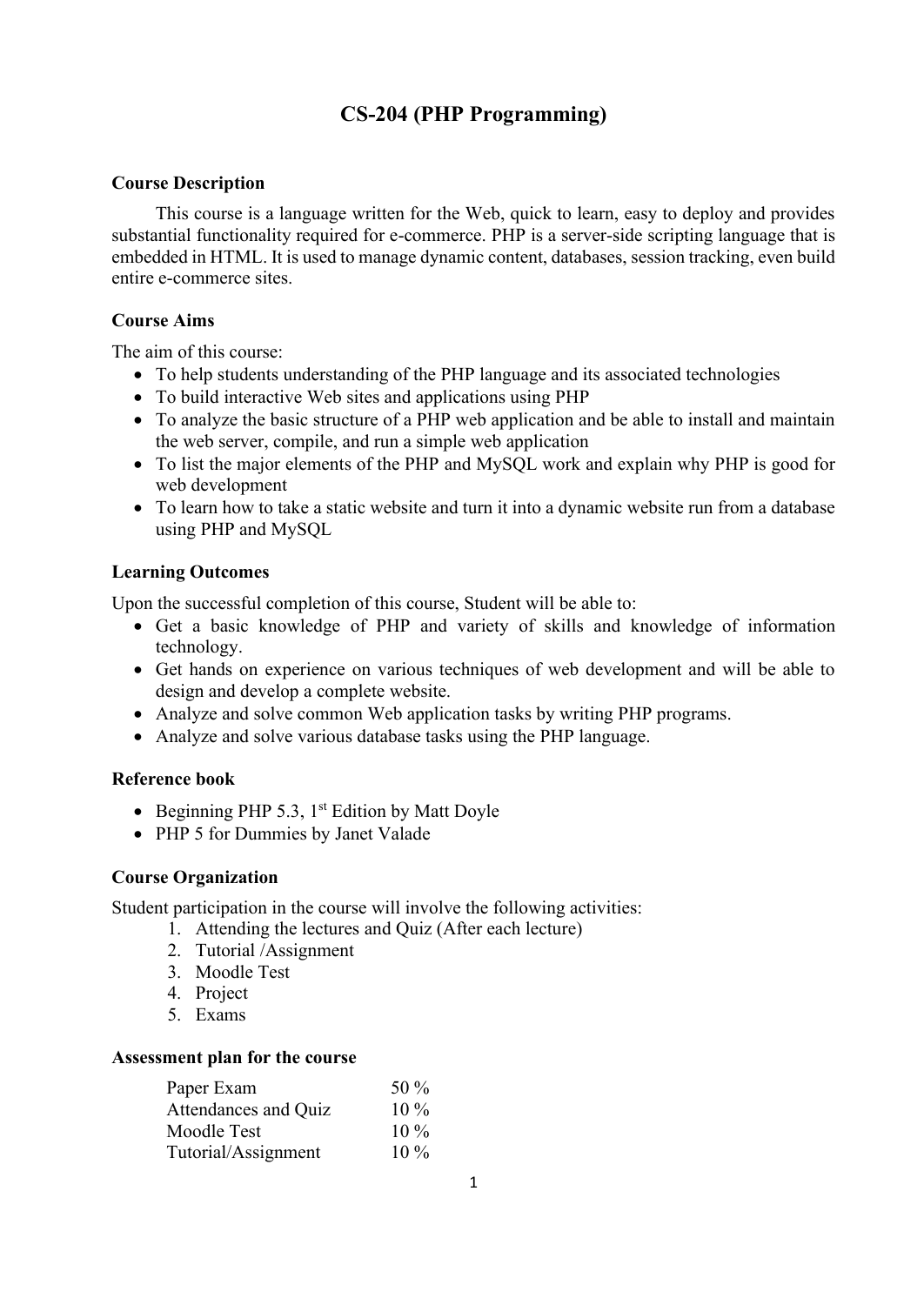Project 20 %

### **Grading System**

UCSY follows a letter grade system comprising of grades A, A-, B+, B, B-, C+, C, C-, D and F. All marks obtained by students during the semester will be used in the grading process. For undergraduate students, a grade of "C" or better is required in this course because it is a prerequisite for other courses in the program. **The student who gets the grade point less than 2 must do Re-Exam.**

The grading scale for this course is:

| <b>Marks obtained</b> Letter Grade |       | <b>Grade Point</b> |
|------------------------------------|-------|--------------------|
| $>= 90$                            | A     | 4                  |
| $85 - 89$                          | $A -$ | 3.75               |
| $80 - 84$                          | $B+$  | 3.25               |
| $75 - 79$                          | B.    | 3                  |
| $70 - 74$                          | B-    | 2.75               |
| $65 - 69$                          | $C+$  | 2.25               |
| $60 - 64$                          | C     | 2                  |
| $55 - 59$                          | $C-$  | 1.75               |
| $50 - 54$                          | D     |                    |
| $0 - 49$                           | F     |                    |

**Fail Grade and Re-Exam: C-, D, F (Grade point <2)**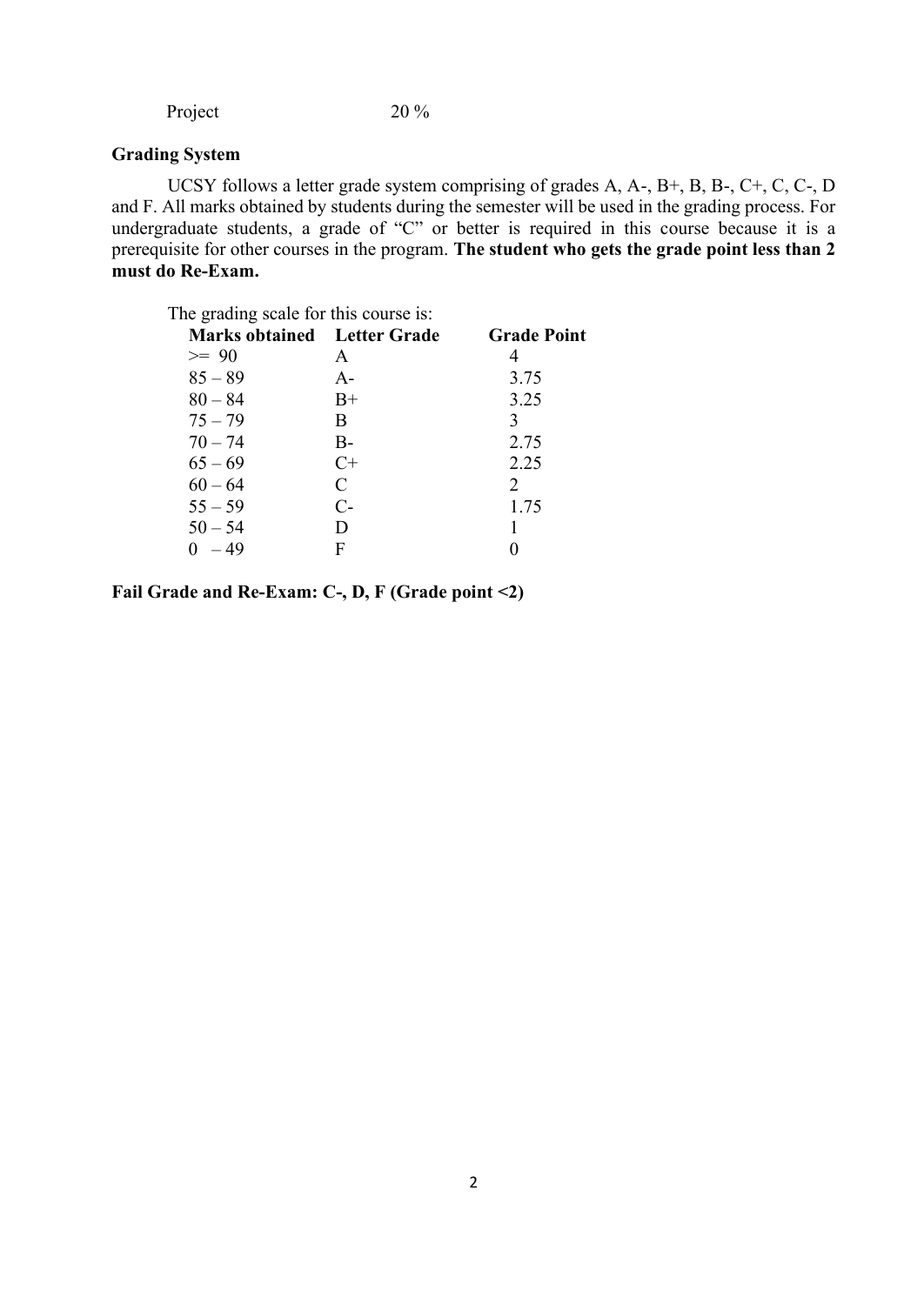# **Second Semester Course Detail Lecture Plan**

| No.                     | <b>Topics</b>                                                                                                                                                                                                                                                                                                                                                                                                                                                                   | Week   | <b>Remark</b>                 |
|-------------------------|---------------------------------------------------------------------------------------------------------------------------------------------------------------------------------------------------------------------------------------------------------------------------------------------------------------------------------------------------------------------------------------------------------------------------------------------------------------------------------|--------|-------------------------------|
| $\mathbf{1}$            | <b>Chapter 1 INTRODUCTION</b>                                                                                                                                                                                                                                                                                                                                                                                                                                                   |        |                               |
|                         | <b>Introduction PHP</b><br>What is PHP?<br>Why use PHP?<br>Taking a look at PHP<br>Getting Familiar with PHP<br>Features of PHP                                                                                                                                                                                                                                                                                                                                                 | Week 1 | Do lab examples and exercises |
| $\overline{2}$          | <b>Chapter 2 YOUR FIRST PHP SCRIPT</b>                                                                                                                                                                                                                                                                                                                                                                                                                                          |        |                               |
|                         | <b>Installing PHP</b><br>Help with PHP<br><b>Writing PHP Statements</b><br>Writing Your HTML Script<br>Writing Your First PHP Script<br><b>Example using Comments</b><br>Documenting the Script                                                                                                                                                                                                                                                                                 | Week 1 | Do lab examples and exercises |
| $\mathbf{3}$            | <b>Chapter 3 PHP LANGUAGE BASICS</b>                                                                                                                                                                                                                                                                                                                                                                                                                                            |        |                               |
|                         | <b>PHP</b> Variables<br>Assigning and Displaying Variable Values<br>PHP is a Loosely Typed Language<br><b>Removing Variables</b><br>Working with Constants<br>Data Types<br>PHP 's type testing functions<br>Changing a Variable's Data Type<br><b>Arithmetic Operators</b><br><b>Bitwise Operators</b><br><b>Comparison Operators</b><br><b>Logical Operators</b><br><b>Understanding Operator Precedence</b><br><b>Working with Numbers</b><br>Working with Character Strings | Week 1 | Do lab examples and exercises |
| $\overline{\mathbf{4}}$ | <b>Chapter 4 DECISIONS AND LOOPS</b>                                                                                                                                                                                                                                                                                                                                                                                                                                            | Week 2 | Do lab examples and exercises |
|                         | <b>Making Decisions</b><br>Controlling the Flow of the Script<br>Using comparison operators<br><b>Using Conditional Statements</b><br>Loop Statement                                                                                                                                                                                                                                                                                                                            |        |                               |
| 5                       | <b>Chapter 5 STRINGS</b>                                                                                                                                                                                                                                                                                                                                                                                                                                                        |        |                               |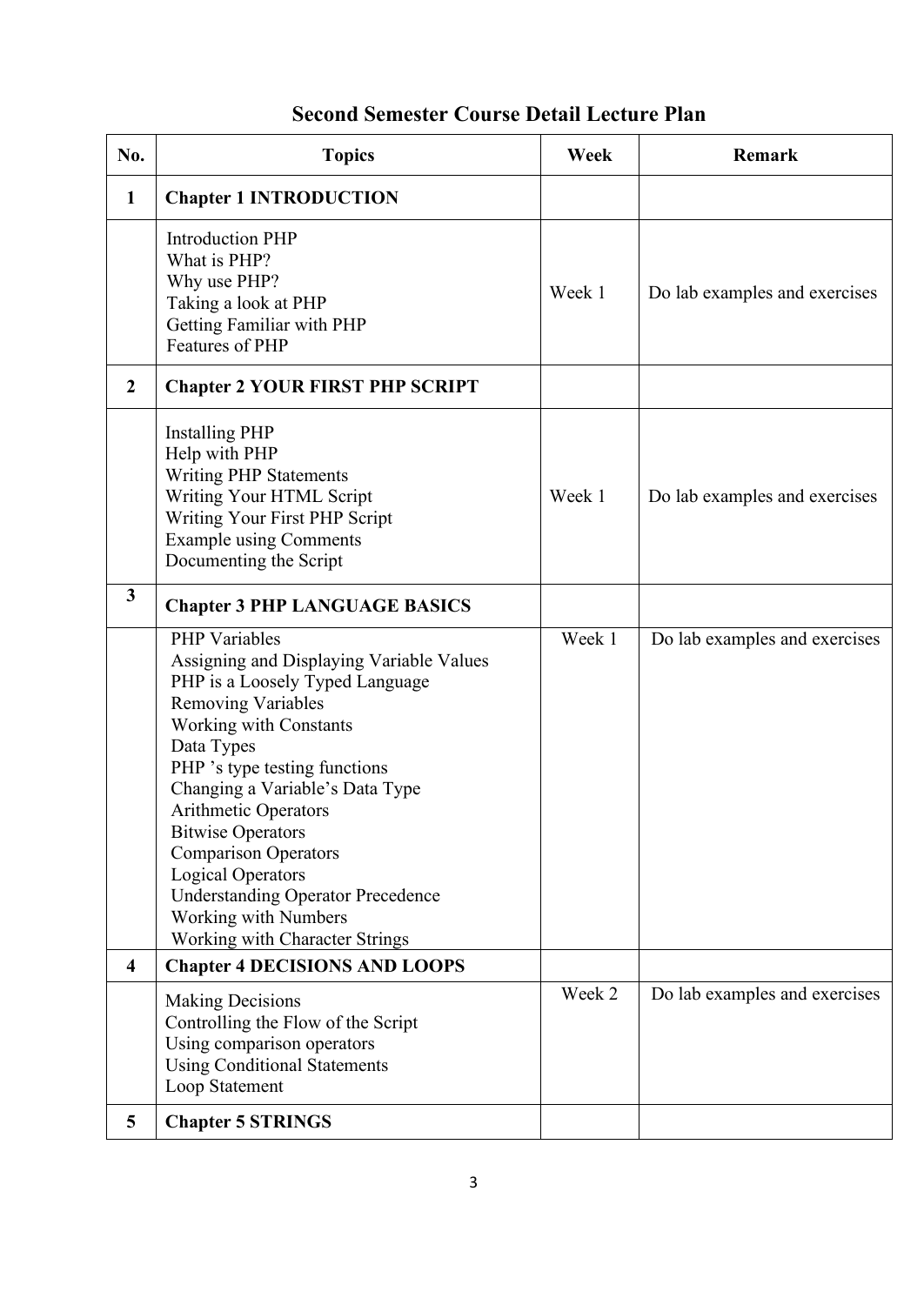|   | Common escape sequences<br>Multi - line strings in PHP<br>Working with Character Strings<br><b>Manipulating strings</b><br>Finding the Length of a String<br><b>Creating and Accessing Strings</b><br>Accessing Characters within a String<br>Finding all occurrences<br><b>Searching Strings</b><br>Replacing Text within Strings<br>Dealing with Upper- and Lowercase<br>Case - insensitive string functions<br><b>Formatting Strings</b><br>Padding the Output<br><b>Specifying Number Precision</b><br><b>Trimming Strings</b><br>Working with Dates and Times |        | Do lab examples and exercises<br>Moodle Test I (Chapter 1, 2, 3,<br>(4, 5) |
|---|--------------------------------------------------------------------------------------------------------------------------------------------------------------------------------------------------------------------------------------------------------------------------------------------------------------------------------------------------------------------------------------------------------------------------------------------------------------------------------------------------------------------------------------------------------------------|--------|----------------------------------------------------------------------------|
| 6 | <b>Chapter 6 ARRAYS</b>                                                                                                                                                                                                                                                                                                                                                                                                                                                                                                                                            |        |                                                                            |
|   | <b>Creating Arrays</b><br><b>Accessing Array Elements</b><br>Looping Through Arrays with foreach<br>Working with Multidimensional Arrays<br><b>PHP Sorting Arrays</b><br><b>Manipulating Array</b>                                                                                                                                                                                                                                                                                                                                                                 | Week 4 | Do lab examples and exercises                                              |
| 7 | <b>Chapter 7 FUNCTIONS</b>                                                                                                                                                                                                                                                                                                                                                                                                                                                                                                                                         |        |                                                                            |
|   | <b>Calling Functions</b><br><b>Writing Your Own Functions</b><br><b>Understanding Variable Scope</b><br>Working with Global Variables<br>Working with References<br>Passing References to Your Own Functions<br>Returning References from Your Own Functions<br><b>Writing Recursive Functions</b>                                                                                                                                                                                                                                                                 | Week 5 | Do lab examples and exercises                                              |
| 8 | <b>Chapter 9 HANDLING HTML FORMS</b><br><b>WITH PHP</b>                                                                                                                                                                                                                                                                                                                                                                                                                                                                                                            |        |                                                                            |
|   | Static & Dynamic Web Pages<br>How HTML Forms Work<br>Capturing Form Data with PHP<br>Dealing with Multi-Value Fields<br>Generating Web Forms with PHP<br>Storing PHP Variables in Forms<br><b>Creating File Upload Forms</b>                                                                                                                                                                                                                                                                                                                                       | Week 6 | Do lab examples and exercises                                              |
| 9 | <b>Chapter 10 COOKIES AND SESSIONS</b>                                                                                                                                                                                                                                                                                                                                                                                                                                                                                                                             |        |                                                                            |
|   | Working with Cookies<br>Cookie Components<br>Setting a Cookie in PHP                                                                                                                                                                                                                                                                                                                                                                                                                                                                                               | Week 7 | Do lab examples and exercises                                              |